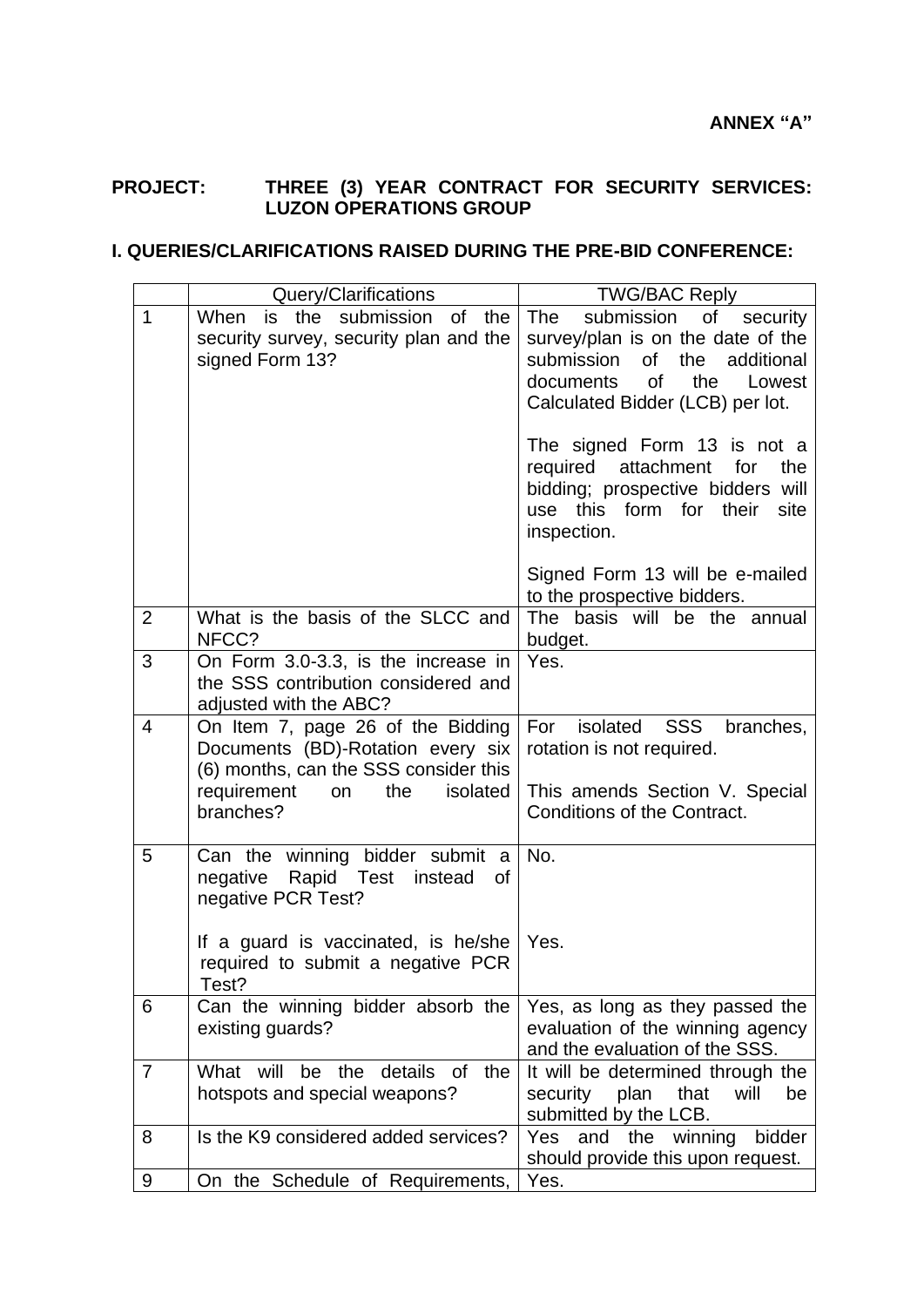|    | the prospective<br>should<br>bidders<br>indicate the lot they will participate?                                                                                                                                                   |                                                                                                                                                                                                                                                     |
|----|-----------------------------------------------------------------------------------------------------------------------------------------------------------------------------------------------------------------------------------|-----------------------------------------------------------------------------------------------------------------------------------------------------------------------------------------------------------------------------------------------------|
| 10 | What will be the attachments on<br>Section VII?                                                                                                                                                                                   | Please see Annex A-1.                                                                                                                                                                                                                               |
| 11 | On the Special Conditions of the<br>Contract (Item 2.a), is the Area<br>Detachment<br>Supervisor<br>and<br>Commander included<br>in<br>the<br>manloading?                                                                         | Yes.<br>Please refer to Section V. Special<br>the<br>Conditions<br>of<br>Contract,<br>Clause 1, item no. 3.                                                                                                                                         |
| 12 | The bidders requested for the soft<br>copy of the Excel file of the costing?                                                                                                                                                      | The Excel file will be provided to<br>the bidder together with the Bid<br>Bulletin.                                                                                                                                                                 |
| 13 | On the SLCC, what will be the basis,<br>if a bidder will join 2 lots or more?                                                                                                                                                     | The highest ABC of the lot that<br>the bidder intends to participate<br>in.                                                                                                                                                                         |
| 14 | Will the bidder attach the supported<br>Single Largest<br>documents<br>on<br>Completed Contract (SLCC) and<br>there will be no attachments (list<br>only) on the Statement of Ongoing<br><b>Private and Government Contracts?</b> | Yes.<br>No attachment for statement of<br>on-going contracts.<br>Supporting documents must be<br>attached to the SLCC.                                                                                                                              |
| 15 | Can the bidder submit 1 set of<br>Eligibility Documents for all the lots,<br>the Technical and Financial<br>and<br>Proposal will be by lot basis?                                                                                 | Yes. Refer to main Bid Bulletin.                                                                                                                                                                                                                    |
| 16 | The bidders requested for the copy of<br>man hours for the whole contract?                                                                                                                                                        | <b>This</b><br>is indicated<br>in<br><b>Bid</b><br>the<br>Breakdown.                                                                                                                                                                                |
| 17 | For the site inspection, can the bidder<br>visit only one (1) branch?                                                                                                                                                             | No.<br>The following branches will be<br>assigned per lot:<br><u>Lot 1</u><br><b>Baguio</b><br>Cauayan, Isabela<br>Agoo<br>Lot 2<br>Dagupan<br><b>Tarlac</b><br>Mecauayan<br><u>Lot 3</u><br><b>Bacoor</b><br><b>Batangas</b><br>Sta. Cruz<br>Lot 4 |